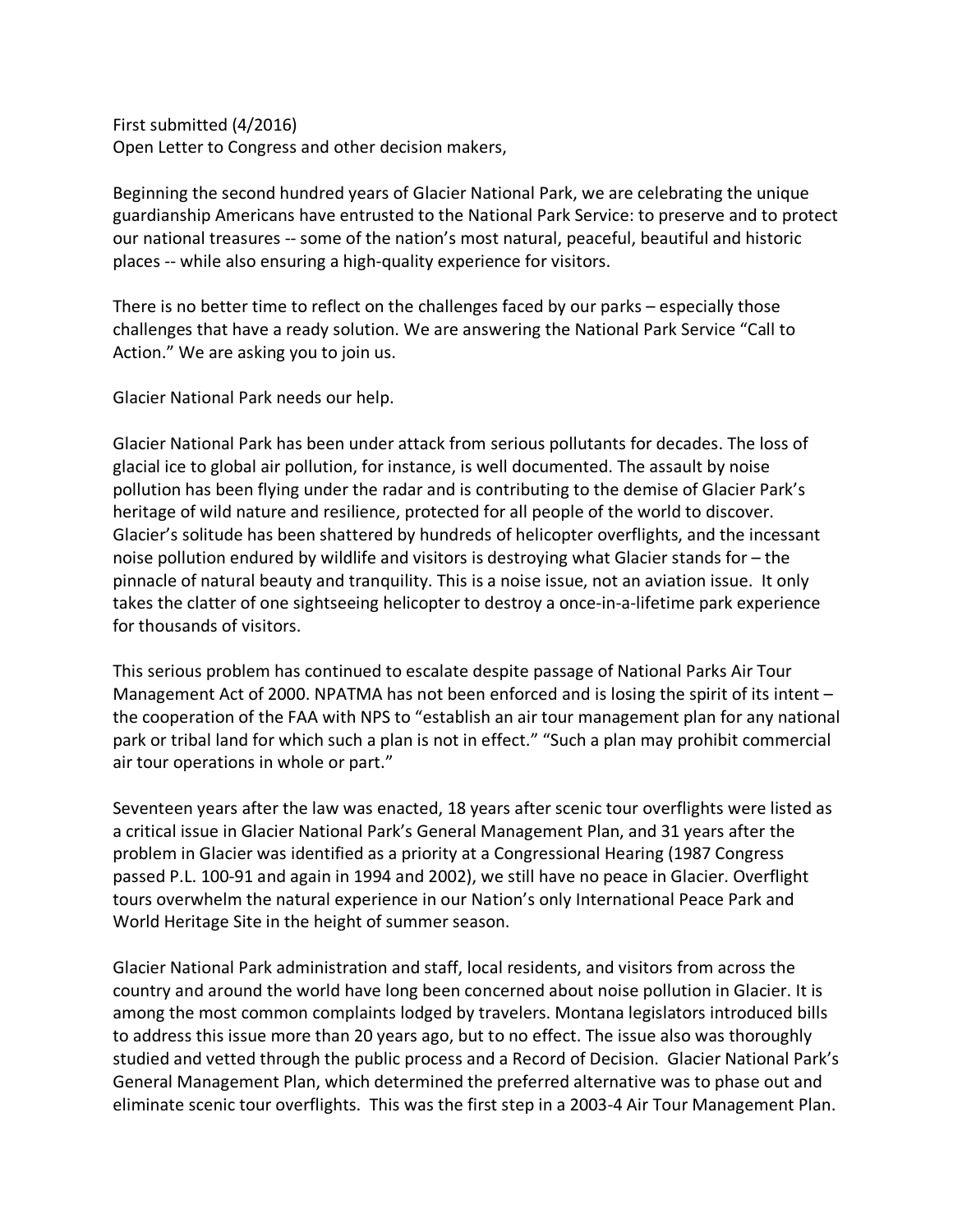Glacier stands by their decision and is ready to put it in action with the cooperation of FAA Overflights Division as was intended by the law.

Glacier conducts administrative, rescue and fire-fighting helicopter use with great sensitivity. It is the commercial tours that are increasingly affecting a negative impact on the Park. Scenic helicopter overflights are an inappropriate use. Wildlife, the natural sound ecosystems they depend on and the majority of the visiting public subjected to the jarring noise, are adversely affected by the actions of an extreme few (in the last four years, less than half of one percent of visitors are affecting the enjoyment of the majority).

Helicopter overflights respect no boundaries. They invade even the most remote backcountry areas where visitors are offered outstanding opportunities for solitude and where natural quiet should predominate. Preserving the sanctity and quiet of special places is a priority of NPS. The Waterton-Glacier International Peace Park and World Heritage Site surely warrants our highest standard of respect and stewardship.

Visitors travel to Glacier seeking escape from the noise of modern life, not more of it.

In the public interest, and in the spirit of the Call to Action for the National Park Service we propose that helicopter overflights be discontinued per Glacier National Park's 1999 General Management Plan, and that helicopter scenic tours cease in this Wilderness National Park.

We are asking you to join us on behalf of Glacier National Park. We are asking, for the benefit of all present and future generations for the sanctity of its magnificent wilderness and wildlife, that you help put a stop to noise pollution and restore a Quiet! Glacier. We ask this in honor of the first hundred years of NPS' conservation and preservation for the public to enjoy and in hope for a quiet and peaceful Glacier National Park for the next 100 years.

Sincerely, Mary T. McClelland On behalf of millions of visitors who revere Glacier National Park and Friends for a Quiet! Glacier Coalition:

ACOUSTICAL SOCIETY OF AMERICA ALLIANCE FOR THE WILD ROCKIES AMERICAN PACKRAFTING ASSOCIATION CENTER FOR BIOLOGICAL DIVERSITY CONSERVATION CONGRESS EARTHWISE PRODUCTIONS FLATHEAD AUDUBON SOCIETY FRIENDS OF THE WILD SWAN GLACIER TWO MEDICINE ALLIANCE GREAT OLD BROADS FOR WILDERNESS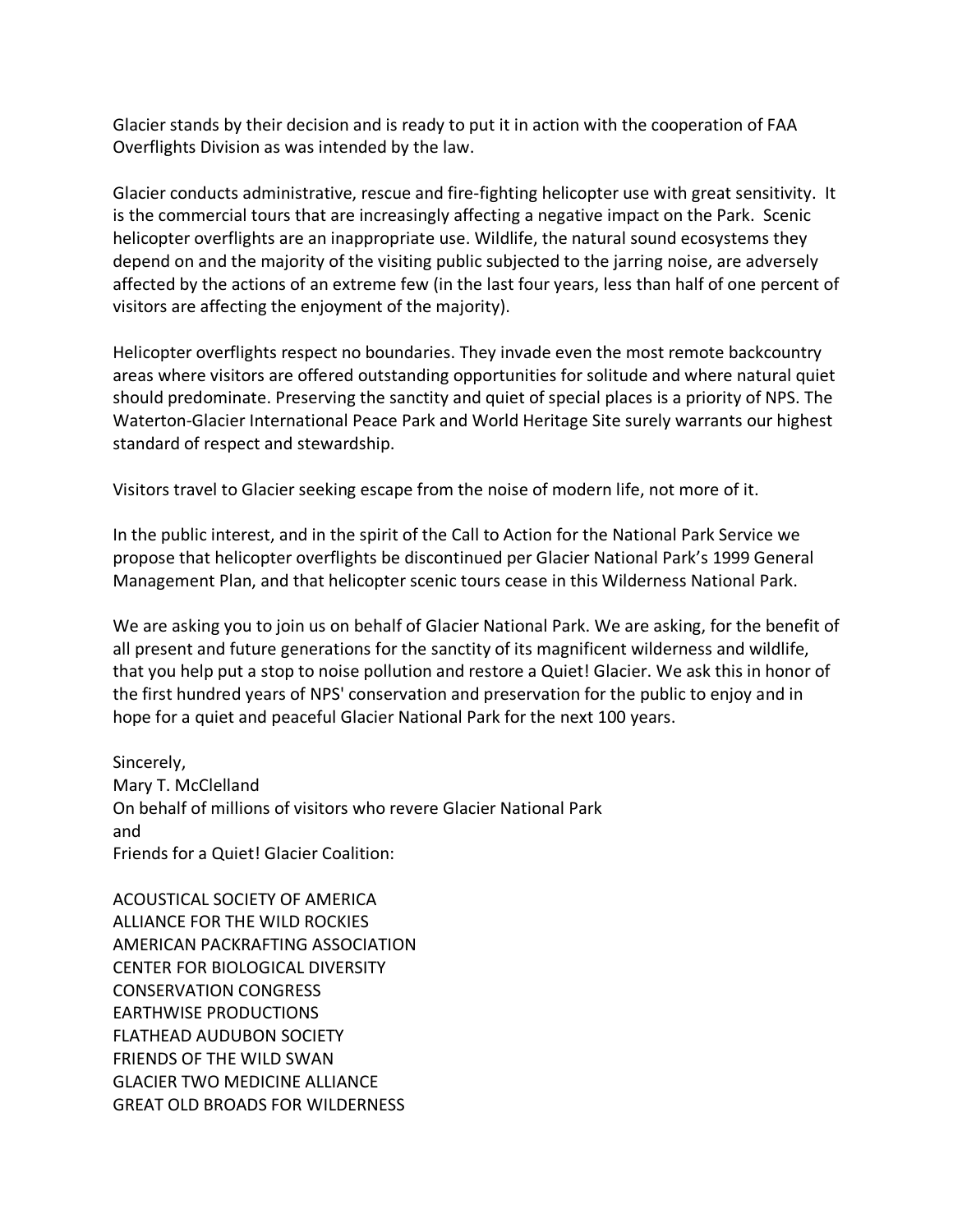GRINNELL FAMILY ASSOCIATION OF AMERICA HEADWATERS MONTANA LATINO OUTDOORS LEAGUE OF WOMEN VOTERS OF ESTES PARK LEAGUE OF WOMEN VOTERS OF MONTANA MONTANA ECOSYSTEMS DEFENSE COUNCIL MONTANA WILDERNESS ASSOCIATION NATURE SOUNDS SOCIETY NATIONAL PARK CONSERVATION ASSOCIATION NORTH FORK PRESERVATION ASSOCIATION ONE SQUARE INCH OF SILENCE FOUNDATION RESTORE THE NORTH WOODS SIERRA CLUB S.P.E.C.I.E.S. SWAN VIEW COALITION WILD MOUNTAIN ECHOES WILD SANCTUARY WILDEARTH GUARDIANS WILDERNESS WATCH WILDWEST INSTITUTE YELLOWSTONE SAFARI COMPANY

 $APPENDIX$ 

#### ADMINISTRATIVE IMPASSE

The General Management Plan for Glacier National Park states:

The National Park Service will request that the Federal Aviation Administration prohibit all commercial scenic air tours over Glacier National Park. The Going-to-the-Sun Road will continue to provide access to interior portions of the park for all visitors, especially those unable to hike or ride horseback.

Drafted in 1999, this goal was to be achieved by:

• Requesting that the Federal Aviation Administration prohibit the operation of all new commercial scenic air tours over Glacier National Park; AND

• Developing an air tour management plan with the Federal Aviation Administration and the public that will include a phase-out of commercial air tour operations existing as of 1997.

As committed stewards, Glacier National Park's management has remained steadfast in their commitment to stop this noise pollution since 1999. Yet, Glacier's last six superintendents have been unable to protect the Park soundscape, though they have tried, and the very mystique and tranquility that visitors travel to experience, is the victim.

Twenty-three years ago Glacier National Park was listed as one of the "highest priority" Parks in the 1994 NPS Report to Congress on Overflights and the NPS' Congressional "Report on Effects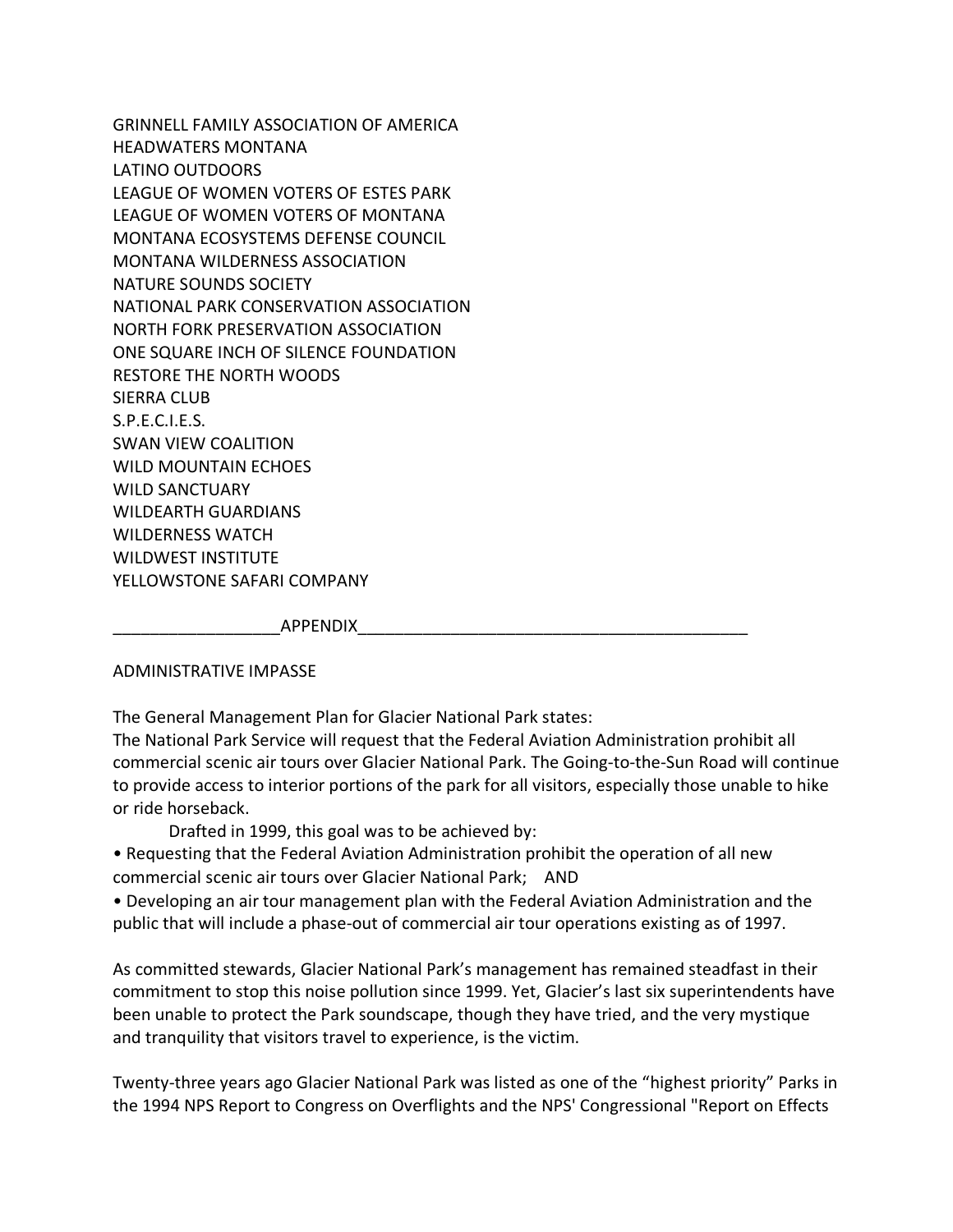of Aircraft Overflights on the National Park System" (prepared pursuant to Public Law 100-91, The National Park Service Overflights Act of 1987, P.L. 100-91). In this Report to Congress, NPS emphasizes, "Maintaining or restoring natural quiet is an immediate priority" for Glacier National Park.

This report also lists 50 studies of adverse effects of aircraft overflights in National Parks. These same statements were repeated in 2002, at the Oversight Hearing on Air Tours and National Parks to the Senate Aviation Subcommittee of the Committee on Commerce, Science and Transportation.

# How has this happened?

Beginning in the 1980's, Montana's Senator Max Baucus and Representative Pat Williams attempted to resolve this issue through legislation. They advocated tirelessly in Congress on Glacier's behalf. Glacier National Park's leadership acknowledged the importance of this issue in its General Management Plan (GMP, 1999). In 2000, the National Park Overflight Advisory Group (NPOAG) was formed to address Air Tour Management Plans, with a priority on the most critical and important parks. Glacier was identified as an "immediate priority" as far back as the Congressional hearings in 1987. For decades, GNP Superintendents have said they could do nothing, forced to yield authority to FAA jurisdiction.

The GMP states, "Of the public comments received on this issue, over 90 percent stated concerns about disturbance or the appropriateness of overflights." The noise pollution caused by scenic overflights, including adverse effects on wildlife and natural sound, were well documented in the plan and evidence is even stronger today. Preferred Alternative A was to prohibit all commercial sightseeing flights, and to develop a scenic air tour management plan with the FAA and the public that would include a phase-out of commercial operators (existing as of 1997).

The Record of Decision (ROD) addressed this by requiring that GNP request the FAA prohibit all commercial scenic air tours over the park and to develop a scenic Air Tour Management Plan (ATMP) as provided for and directed by law. Determination was supported by a sound study, EIS, and ROD. In 2000, ATMA was passed and signed into law—directing FAA to prepare an ATMP, with NPS participating as a 'cooperating' agency. The Act applied to commercial tour operators, including any over Glacier National Park or within one-half mile of the boundary of wilderness and tribal lands. There have been three subsequent sound studies (1994, 2004, 2014).

NPS is entrusted to protect this national treasure, while FAA promotes overflights that create noise pollution, and whose noise standards are governed by what is acceptable near airports, not over a wilderness national park. A handful of operators, with a fraction of tourists, fly with what was supposed to be a temporary permit (IOA), good until 18 months after the ATMP was in place.

NATURAL SOUND ASSAULT ON GLACIER NATIONAL PARK - On the Visitor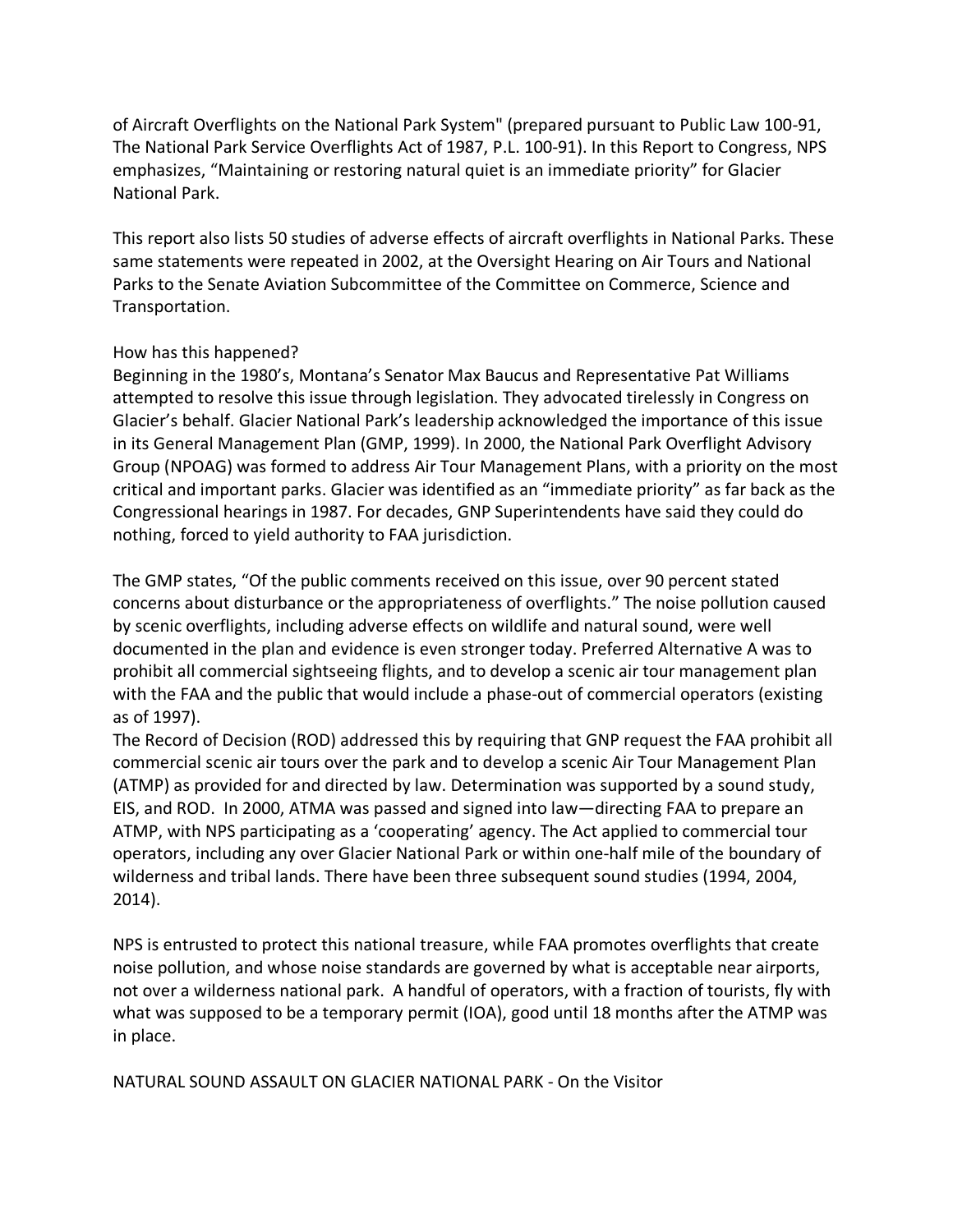GNP's natural soundscape is under annual assault by sightseeing helicopter overflights and the inescapable din of noise pollution they create, even in the most remote wilderness reaches of the Park. This is a serious problem, with a small number of operators creating pollution that all visitors must endure. Less than one-quarter of one percent of visitors ruins the Glacier Park experience for the other 2 million visitors (2015 numbers). There were more than 500 helicopter overflights in Glacier during a single month last summer (2015 FAA numbers). It only takes one helicopter to destroy quiet, and to ruin the experience for thousands.

The irony in the NPS literature will not be lost on visitors who have saved money to take their families on vacation to Glacier. They will read the promotions that speak eloquently of the tranquility and the great wilderness escape. Then, they will stand on a trail or atop Logan Pass, or at the shore of a pristine lake amid the majestic Crown of the Continent, and they will listen to the racket and clamor of a helicopter scenic tour. It only takes the clatter of one sightseeing helicopter to destroy a once-in-a-lifetime park experience for thousands of visitors.

Glacier Park's overflight problems deal almost exclusively with helicopters – loud and pervasive engine noise and blade slap, disregard of altitude advisories, hovering, and seeking wildlife and backcountry spots (as advertised on their websites online).

The backcountry park users are especially impacted by commercial helicopter overflights, as these visitors are seeking the iconic wild lands experience. Solitude and wildness now are hard to find in much of Glacier, even though NPS has recommended more than 95 percent of the park for wilderness designation and seeks to manage it today as wilderness. The major and controllable factor responsible for loss of wildness is helicopter overflights.

Noise is the ultimate insult. It belittles us. It gives us nothing at which to strike back. It kills what is left of many things we have loved—music, beauty, friendship, hope, and excitement and the reassurance of nature." (A.G. Etter)

If you have ever sat on a mountain top and surveyed the country below, you must realize that what you saw was even more beautiful because of the awesome silence which surrounded you." ~ Karl Pruter (from NPS Power of Sound Interpretive Handbook)

NATURAL SOUND ASSAULT ON GLACIER NATIONAL PARK - On Wildlife & amp; Wilderness In 2002 -- during Oversight Hearing on Air Tours and National Parks to the Senate Aviation Subcommittee of the Committee on Commerce, Science and Transportation testimony -- the committee was reminded that "since its establishment, Glacier has been a symbol of wild land values: the sounds and fragrances of Nature among magnificent peaks, lakes, creeks, and a unique flora and fauna. The NPS has characterized Park wilderness, exemplified by Glacier, as 'solitude, and the music of stillness.'"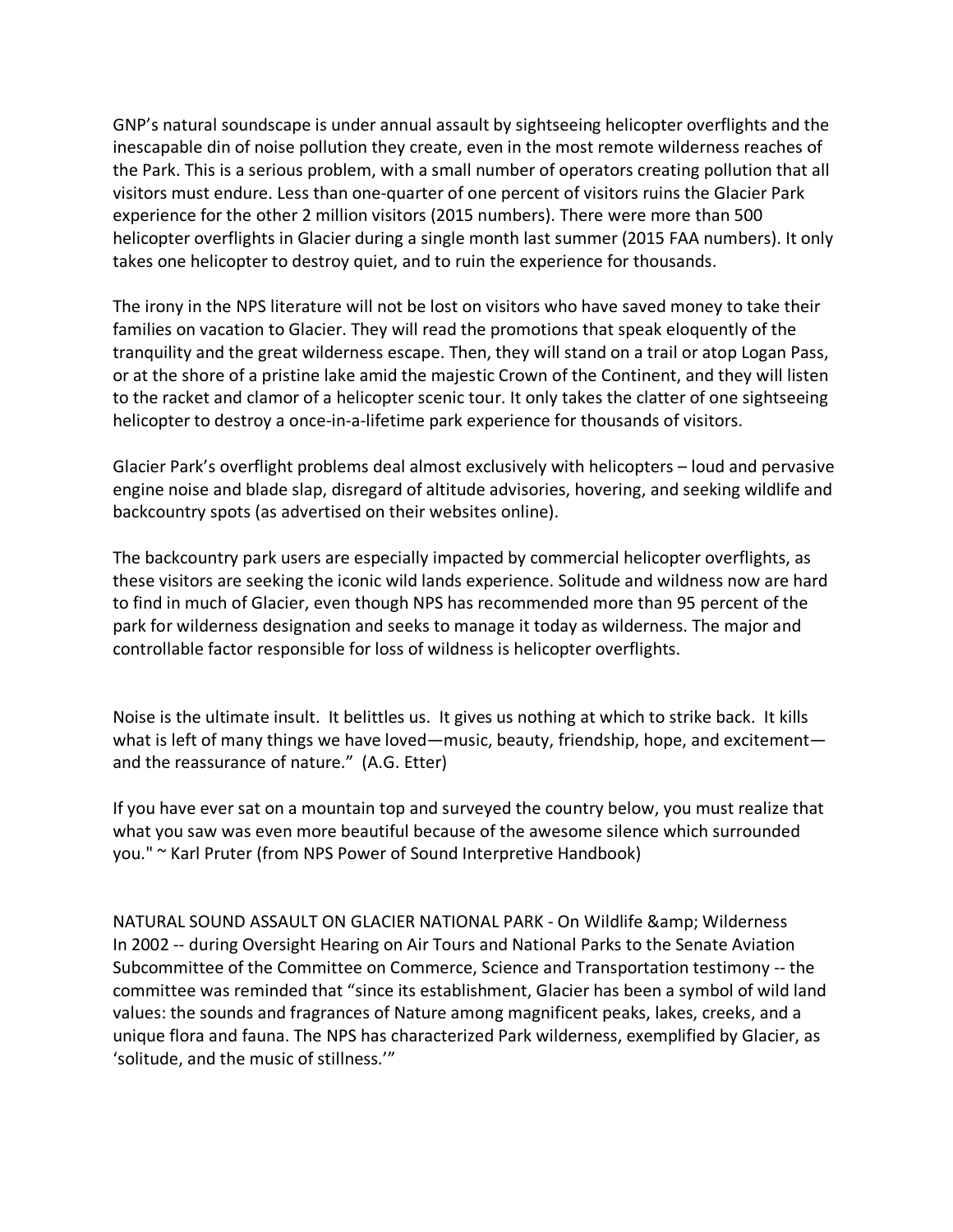National Parks are under increasing noise pressure. Noise levels in park transportation corridors today are at 1,000 times the natural level. Additionally, the sounds of vehicular traffic have a much larger "footprint" than the concrete surface. Road noise impacts on wildlife have been shown to extend over a mile into the forest [4]. Air transportation, as well, can affect life on the ground. Sound levels during peak periods in a high air traffic corridor in the Yellowstone backcountry, for example, were elevated by up to 5 decibels. The result is as much as a 70% reduction in the size of area in which predators can hear their prey (p 11 NPS Sound Interpretive Handbook taken from (Barber, J. R., Fristrup, K. M., Brown, C. L., Hardy, A. R., Angeloni, L. M., & amp; Crooks, K. R. (2009). Conserving the wild life therein: Protecting park fauna from anthropogenic noise. Park Science, 26(3), 26–31)

Wild Soundscapes, a book inspired by the NPS, 2003, states NPS policy on noise—"the natural soundscapes, along with land and wildlife…are considered a resource in need of protection." (Krause)

## THE OPERATORS

Scenic tours are the only commercial use of National Parks not regulated by NPS, yet they profit off of the destruction of the peace and quiet that visitors seek in the National Park. Comments and complaints to the Park include not just noise, but annoyance and anger toward flights that buzz hikers at the top of a mountain, fly below the requisite altitude, and haze wildlife. Most pilots are respectful and knowledgeable about the Park, but they do not control the jarring noise their machines make. They must provide ear protection for their riders.

#### SAFETY

Overflights in Glacier National Park are not only intrusive -- they also are unsafe. Helicopters have only one engine and are not meant to be carrying customers in an air taxi. FAR Regulation Part 91 and FAR Part 135 are serious concerns, especially in light of the 2016 helicopter crash near Great Smokey Mountain National Park, where 5 tourists were killed. A current Federal Register document states that the increased bird strikes in rotorcraft is a serious safety concern, increasing the risk of fatalities. Glacier National Park is a major migratory path for many important birds. Not only are they at risk, but helicopter passengers are as well. The majority of the helicopter tours (89% as of 2015) take off and land from private helipads, with no security.

#### PARK ACCESSIBILITY

Some argue that people have a right to see Glacier by air. Yet, Glacier is one of the few parks where a modern highway -- the Going to the Sun Road corridor -- makes available trails and high-elevation alpine views of much of the park. Anyone who can get into a car or a bus or a boat can see Glacier; anyone who can't access those options won't be able to get into a helicopter, either. In fact, most of the comments on line from overflight customers, speak of how they have the good fortune to be able to pay for a view most visitors never get to see. If one is truly interested in making aerial views of Glacier National Park available to everyone, then why not commission a videographer to fly over the park once and make an aerial movie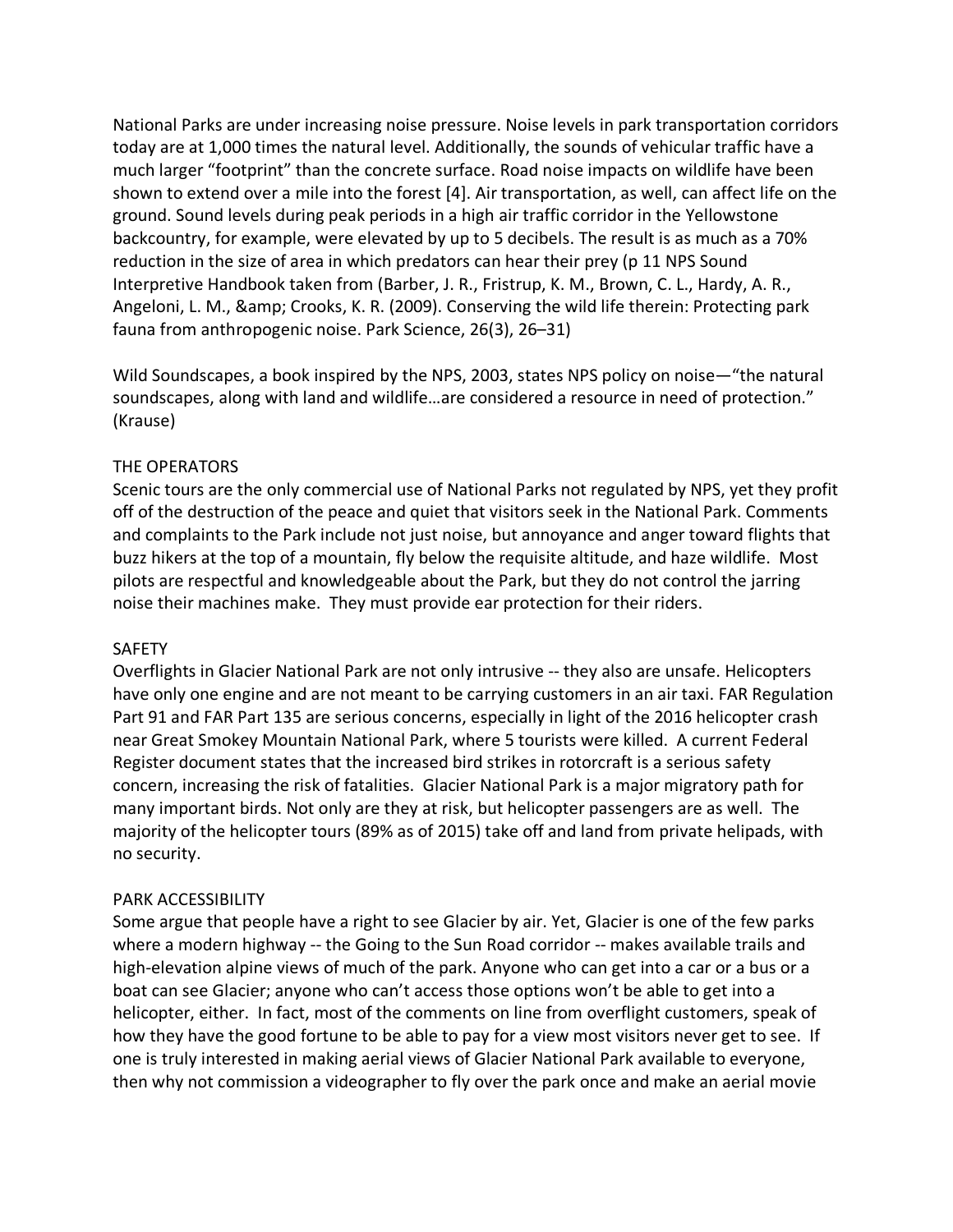that could be narrated, filled with music (not the cracking blades of a helicopter, and disturbing no one's experience) to be shown in the theatres of the visitor centers?

## INAPPROPRIATE USE

NPS policy states that an activity is appropriate only if it: 1) results in no impairment of natural or scenic values; 2) does not itself become a primary attraction, and 3) does not lessen the opportunity for others to enjoy the park.

Helicopter overflights are an inappropriate use, unless they are for rescue, research or necessary park administration (in addition to the commercial sightseeing tours, GNP allows itself 50 flights for these purposes annually).

## THE IMPORTANCE OF NATURAL SOUNDS

The Problem? In the National Parks publication (2009 Special Issue on Soundscapes), the introduction states: "Noise exposure can also significantly detract from the experience of visiting a national park. For example, significant decreases in scenic evaluations have been reported in association with the presence of anthropogenic sounds (Benfield et al. 2009, 2010)."

The Solution? "Research has also begun to explore the restorative effects of natural environments, including the sounds of nature" (Anderson et al. 1993; Tarrant et al. 1995). For example, people who have been exposed to cognitive fatigue reported higher positive emotional states and performed better on mental tasks after walking in a park, and these restorative effects were higher than for other treatments, such as walking in an urban area, reading, and listening to music (Hartig et al. 2003). Increased noise levels can also reduce the distance and area over which wildlife can detect changes in sounds. Research now indicates that human noise intrusions can produce substantial changes in wildlife behavior, breeding, and species success (Rabin et al. 2006)…"

Though the topic of noise was first addressed in the 1978 edition of NPS Management Policies (and later updated in 1988), the 2001 policies revision devoted an entire section to the protection of the acoustic environment as a resource just like air, water, and wildlife (National Park Service [NPS] 2001, section 4.9). Chapter 8 on "Visitor Use" also describes the importance of the acoustic environment to visitor enjoyment and states that recreation, including motorized recreation, cannot intrude on the opportunity to hear the sounds of nature in units of the National Park System or interfere with park interpretive talks. In 2000, Director's Order 47 (NPS 2000) was promulgated as a precursor to the pending management policies and further "requires, to the fullest extent practicable, the protection, maintenance, or restoration of the natural sound- scape resource in a condition unimpaired by inappropriate or excessive noise sources."

The Power of Sound – NPS Natural Sounds and Night Skies Division Interpretive Handbook in its opening paragraph states: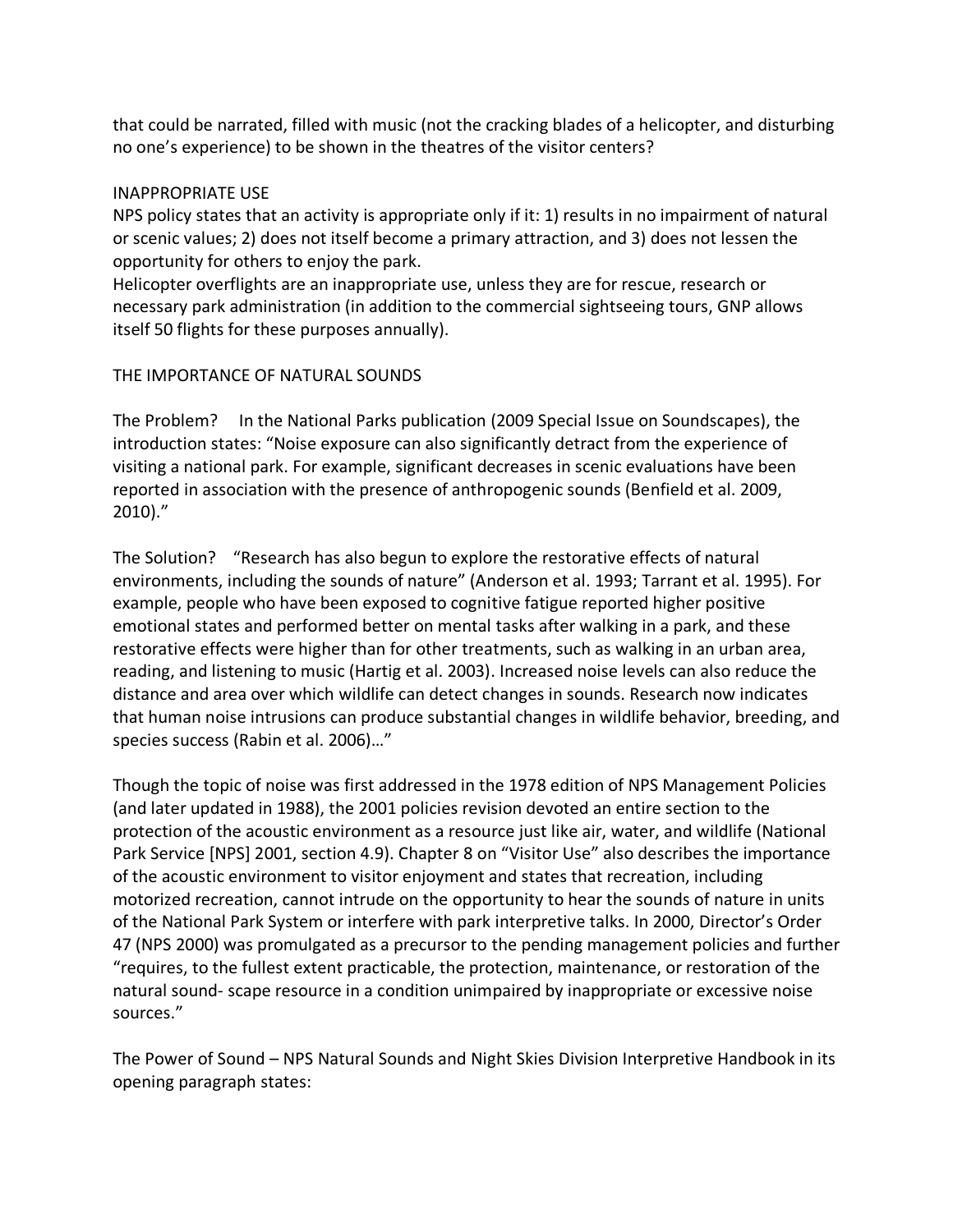Natural and cultural sounds awaken the sense of awe that connects us to the splendor of national parks and have a powerful effect on our emotions, attitudes, and memories. NPS Natural Sounds & amp; Night Skies division bases their philosophy of quiet on 'sound' science that supports quiet to sustain ecosystems, wildlife survival in wilderness parks and quiet for the optimum visitor experience in all parks (see Inside Science - Reducing Noise in National Parks).

## SACRED LANDS

Glacier is filled with and surrounded by wilderness. Sacred tribal lands of the Blackfeet Nation share mountain peaks on the east side of the Continental Divide, yet there is no place in Glacier to escape the thwapping of the helicopter overhead. Noise pollution knows no boundary and Glacier, her Blackfeet Nation neighbors, visitors, wildlife and the mystique of natural sound are the victims of this paradox.

## FUTURE GENERATIONS

We are losing our iconic glaciers, and in a matter of decades they will be gone. But with the increasing noise pollution, Glacier already has lost its very nature. The national parks are full of natural sounds and silences that belong to all of us. We all have the right to hear and experience the natural soundscape. We say the national parks are preserved for future generations, yet the 20-year-old of today grew up never knowing the natural sounds in Glacier.

The Glacier National Park GENERAL MANAGEMENT PLAN on SCENIC AIR TOURS

The National park Service will request that the FAA prohibit all commercial sightseeing tours over the park. A scenic air tour management plan will be developed if provided for and directed by law.

The preferred alternative was selected because it notifies the FAA and the public that the NPS intends to work towards prohibiting all commercial sightseeing flights over the park. Glacier's enabling legislation requires the NPS to regulate activities in such a way as to "preserve a state of nature" while balancing visitor use. The visitor experience is diminished by scenic air tours continuing to operate in backcountry areas where peace and solitude have high value for visitors. Glacier's peacefulness and tranquility were cited in the designation of an "International Peace Park" in the area in 1932. The park's solitude and tranquility were also recognized in its 1974 wilderness recommendation to Congress. The NPS believes that visitors to Glacier National Park's backcountry should have the opportunity to experience Glacier's peacefulness and solitude without disruption by scenic air tours. This action applies only to scenic air tours and not to restrict private aircraft or commercial aircraft flying over the park. The other alternative (Limit Scenic Air Tours Over the Park) was not selected because of overwhelming public support to ban scenic air tours. It also wasn't selected because designating corridors over the park would result in having flights over more populated areas of the park, thus impacting most visitors to Glacier, or having flights over the backcountry, thus impacting those visitors who had worked the hardest to find peace, solitude and tranquility. Inasmuch as the Going-tothe-Sun road was developed six decades ago to allow access to the park's interior and designed